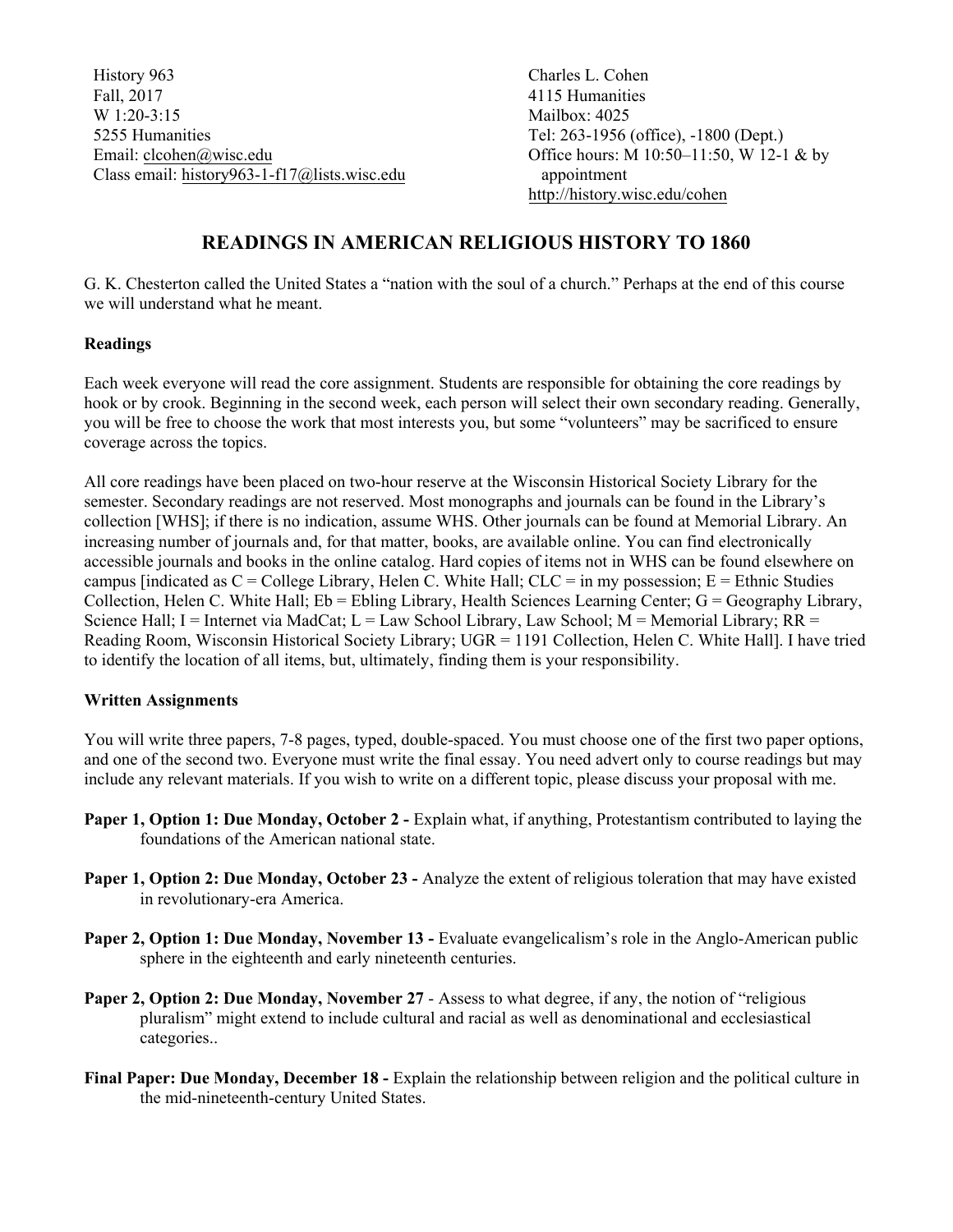## **Paper Format**

Please follow the Style Sheet on my web page, http://history.wisc.edu/cohen/Style\_Sheet.pdf.

## **Rewrite Policy**

You may rewrite either or both of the first two assigned papers (time constraints prohibit rewriting the final one), but only after talking with me about such details as the new due date and the kinds of changes to be made. You must inform me of your decision to rewrite a paper by the Friday following the class session at which I first return the original version. You will ordinarily receive one week to rewrite, but I will be flexible about negotiating extensions for good cause. The old draft (plus any separate sheet of comments) *must* accompany the new version. Rewriting cannot lower your grade (nor can changing your mind about handing in a revised paper), but it does not by itself guarantee a higher one; you must *substantially rework the essay*, following my comments and initiating your own improvements too.

## **Grading**

Simplicity itself. The papers and class discussion each count 25%.

## **Incompletes**

The Gendzel Protocol governs the assigning of Incompletes: in fairness to those students who turn their work in on time, I will not grant an Incomplete for reasons other than Acts of God or other extraordinary disasters (covered in the "Proclamation," p. 17 *infra*). You may have an Incomplete without penalty only in such cases; in all other instances, an Incomplete carries a grade penalty of ½-step.

## **Academic Conduct Statement**

I expect you to conform to the highest standards of academic integrity and conduct; for the University's policy on such matters, see http://www.students.wisc.edu/doso/academic-integrity/. For help in understanding what constitutes plagiarism and how to avoid it, see the Writing Center's site, http://writing.wisc.edu/Handbook/QuotingSources.html.

## **Disability Statement**

This course is set up include persons with disabilities. Please let me know if you need accommodations in the curriculum, instruction, or assessments to enable your full participation. I will attempt to maintain confidentiality of the information you share with me.

## I. INTRODUCTION

## **SEPT. 6 - ONE EMPIRE UNDER GOD**

**Core reading:** Carla Gardina Pestana, *Protestant Empire: Religion and the Making of the British Atlantic World*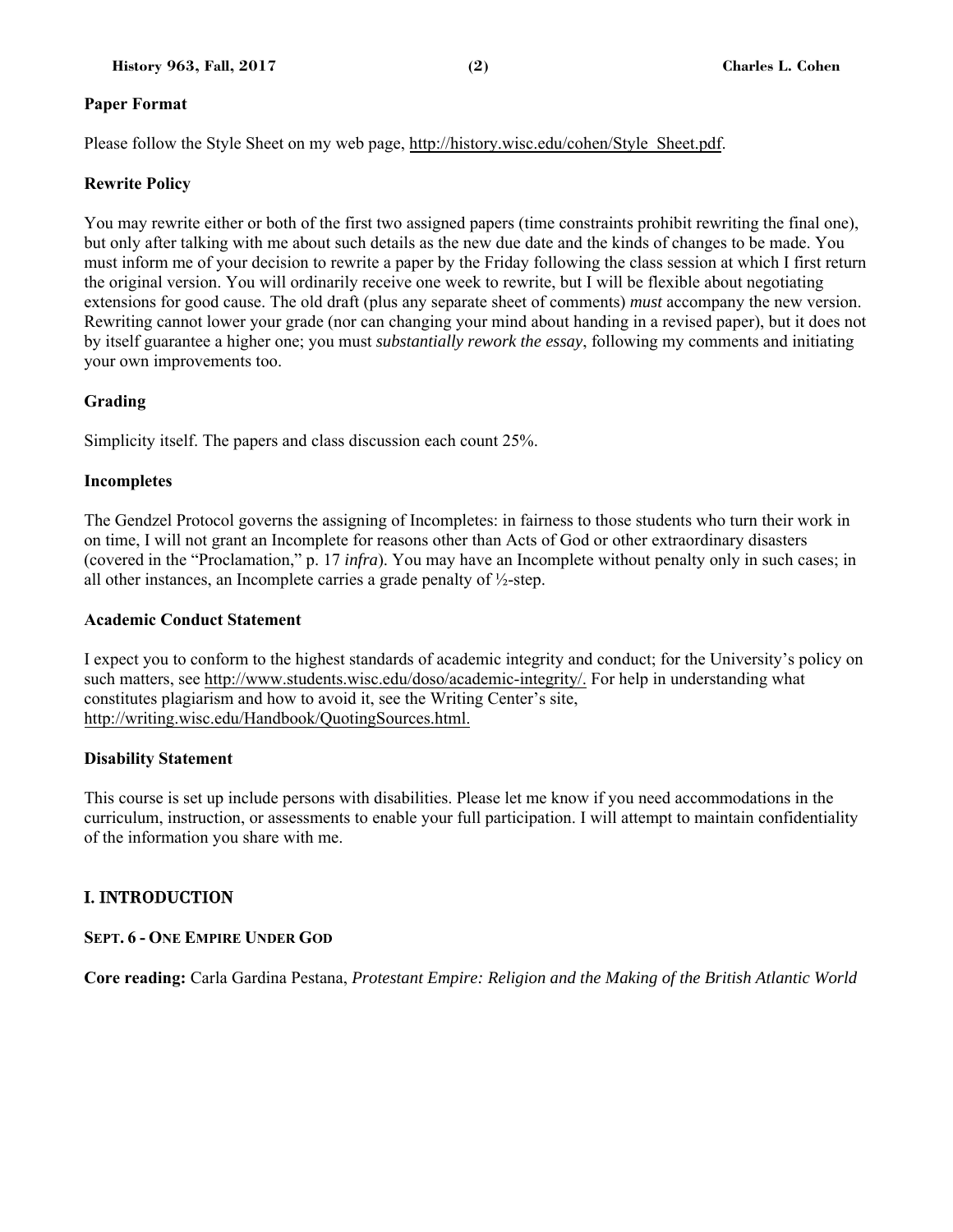#### **SEPT. 13 - BIBLE V. CHRISTENDOM**

**Core reading:** Mark Noll, *In the Beginning Was the Word: The Bible in American Public Life, 1492-1783*

#### **Secondary Reading:**

## **Overview**

Alec Ryrie, "'Protestantism' as a Historical Category," *Transactions of the Royal Historical Society*, 26 (2016), 59-77 [I]

#### The Bible in Politics and Culture

- James P. Byrd, *The Challenges of Roger Williams: Religious Liberty, Violent Persecution, and the Bible*, 155-82
- James P. Byrd, *Sacred Scripture, Sacred War: The Bible and the American Revolution*, 45-72 Gordon Campbell, *Bible: The Story of the King James Version,* 108-28 [M, C]
- Paul D. Hanson, *A Political History of the Bible in America*, 31-60 [I]
- Daniel L. Dreisbach, "The Bible and the Political Culture of the American Founding," in Daniel L. Dreisbach and Mark David Hall, eds., *Faith and the Founders of the American Republic*, 144-73 Naomi Tadmor, *The Social Universe of the English Bible: Scripture, Society, and Culture in Early*
- *Modern England*, 119-64 [M]

#### Hermeneutics and Authority

Robert E. Brown, *Jonathan Edwards and the Bible*, 1-26 [M, I]

- Lisa M. Gordis, *Opening Scripture: Bible Reading and Interpretive Authority in Puritan New England*, 145-86
- David F. Holland, *Sacred Borders: Continuing Revelation and Canonical Restraint in Early America*, 17- 46
- J. Michael Lee, *The Erosion of Biblical Certainty: Battles over Authority and Interpretation in America*, 25-51
- Emerson B. Powery and Rodney S. Sadler, Jr., *The Genesis of Liberation: Biblical Interpretation in the Antebellum Narratives of the Enslaved*, 83-111 [CLC]
- Eran Shalev, *American Zion: The Old Testament as a Political Text from the Revolution to the Civil War*, 15-49
- Reiner Smolinski, "How to Go to Heaven, or How Heaven Goes? Natural Science and Interpretation in Cotton Mather's 'Biblia Americana', (1693-1728)," *New England Quarterly*, 81, (2008), 278-329
- Lydia Willsky-Ciollo, *American Unitarianism and the Protestant Dilemma: The Conundrum of Biblical Authority*, 1-50 [CLC]

#### Religion and Print Culture

- Ross W. Beales, "Ebenezer Parkman's World of Print: A Country Parson and the Print Culture of Eighteenth-Century Anglo-America," *Library & Information History*, 31 (2015), 229-57 [I]
- Michael S. Carter, "'Under the Benign Sun of Toleration': Mathew Carey, the Douai Bible, and Catholic Print Culture, 1789-1791, *Journal of the Early Republic*, 27 (2007), 437-69
- Paul Gutjahr, *An American Bible: A History of the Good Book in the United States, 1777-1880*, 9-39
- David D. Hall, "Transatlantic Passages: The Reformed Tradition and the Politics of Writing," in Stephanie Kirk and Sarah Rivett, eds., *Religious Transformations in the Early Modern Americas*, 109-30
- Seth Perry, "'What the Public Expect': Consumer Authority and the Marketing of Bibles, 1770-1850," *American Periodicals*, 24 (2014), 128-44
- T. J. Tomlin, *A Divinity for All Persuasions: Almanacs and Early American Religious Life*, 101-24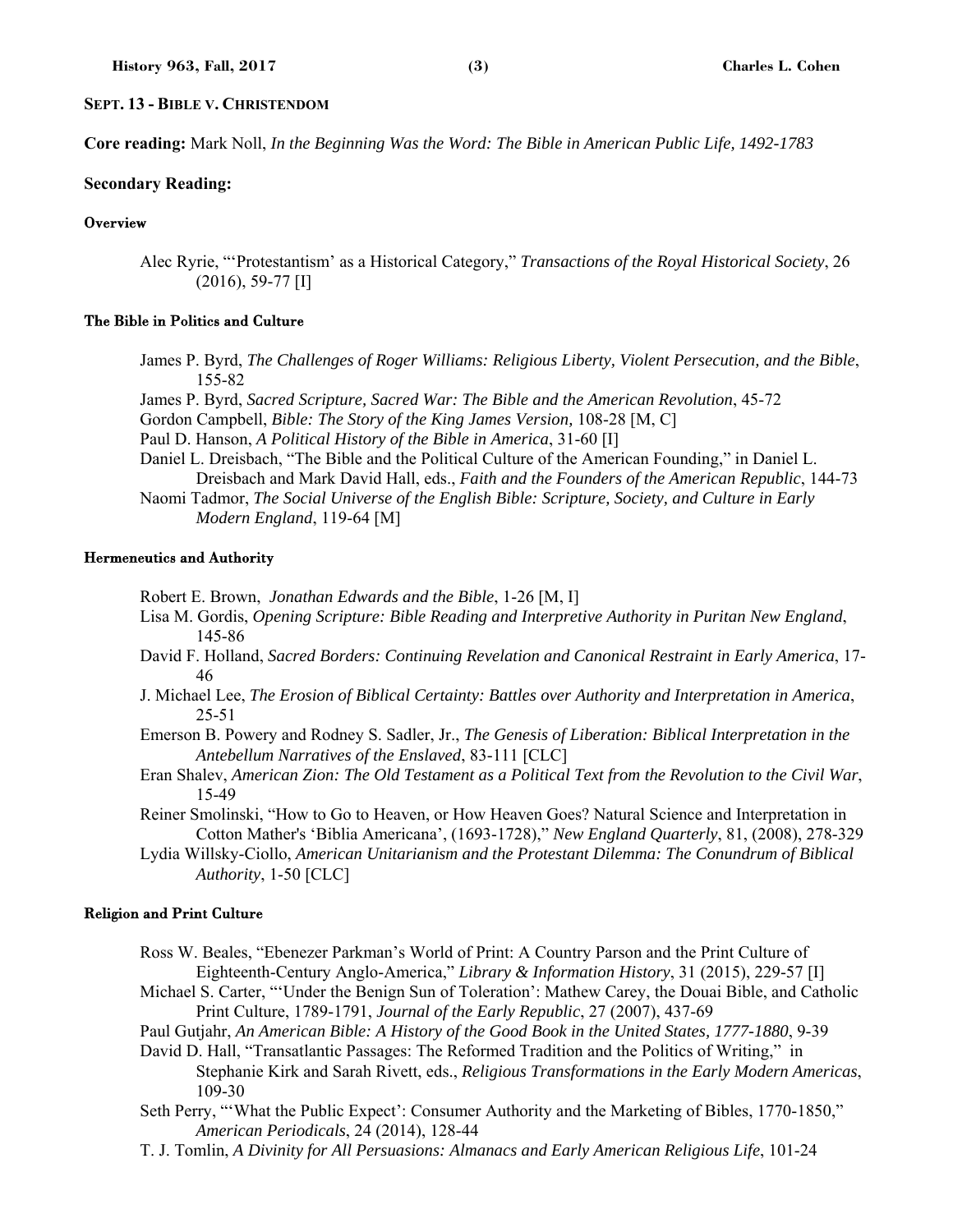## **SEPT. 20 - FREE MARKET, FREE CONSCIENCE**

**Core reading:** Frank Lambert, *The Founding Fathers and the Place of Religion in America*

#### **Secondary reading:**

## **Overviews**

- James W. Caesar, "Alexis de Tocqueville and the Two-Founding Thesis," *Review of Politics*, 73 (2011), 219-43
- Daniel Walker Howe, et al., "Religion and Politics on the American Scene," *Religion & American Culture*, 18 (Winter 2008), 1-26

#### Churches and States

Thomas E. Buckley, *Establishing Religious Freedom: Jefferson's Statute in Virginia*, 55-81 [I] Derek Davis, *Religion and the Continental Congress*, 151-73 Mark Douglas McGarvie, *One Nation Under Law: America's Early National Struggles to Separate Church and State*, 97-130 [WHS, L] Edwin S. Gaustad, "Religious Tests, Constitutions, and 'Christian Nation'," in Ronald Hoffman and Peter J. Albert, eds., *Religion in a Revolutionary Age*, 218-35 Thomas D. Hamm, "Church, State, Courts, and Law in Indiana to 1851," *Indiana Magazine of History*, 111 (2015), 30-63 James H. Hutson, *Church and State in America: The First Two Centuries*, 47-93 [WHS, C] Isaac Kramnick and R. Laurence Moore, *The Godless Constitution*, 67-87 Monica Najar, *Evangelizing the South: A Social History of Church and State in Early America*, 115-36 Ronald Peters, *The Massachusetts Constitution of 1780: A Social Compact*, 65-114

#### Establishment and Disestablishment

Shelby Balik, *Rally the Scattered Believers: Northern New England's Religious Geography*, 74-109 Stephen Botein, "Religious Dimensions of the Early American State," in Richard Beeman, et al., eds., *Beyond Confederation*, 315-30

Steven K. Green, *The Second Disestablishment: Church and State in Nineteenth-Century America*, 53-77

- Christopher S. Grenda, "Revealing Liberalism in Early America: Rethinking Religious Liberty and Liberal Values," *Journal of Church and State*, 45 (2003), 131-163 [WHS, I]
- Nathan Hatch, "The Whirlwind of Religious Freedom in Early America," in Richard Helmstadter, ed., *Freedom and Religion in the Nineteenth Century*, 29-53 [M]
- Mark D. McGarvie, "Disestablishing Religion and Protecting Religious Liberty in State Laws and Constitutions (1776-1833)," in T. Jeremy Gunn and John Witte, eds., *No Establishment of Religion: American's Original Contribution to Religious Liberty*, 70-99
- Michael Novak, "The Influence and Judaism and Christianity on the American Founding," in James H. Hutson, ed., *Religion and the Republic: Faith in the Founding of America*, 159-87

#### Religious Markets

- Chris Beneke, "The Free Market and the Founders' Approach to Church-State Relations," *Journal of Church & State*, 52 (2010), 323-52
- Roger Finke and Rodney Stark, *The Churching of America, 1776-2005: Winners and Losers in Our Religious Economy*, 25-54
- E. Brooks Holifield, "Why Are Americans So Religious? The Limitations of Market Explanations," in Jan Stievermann, et al., eds., *Religion and the Marketplace in the United States*, 33-62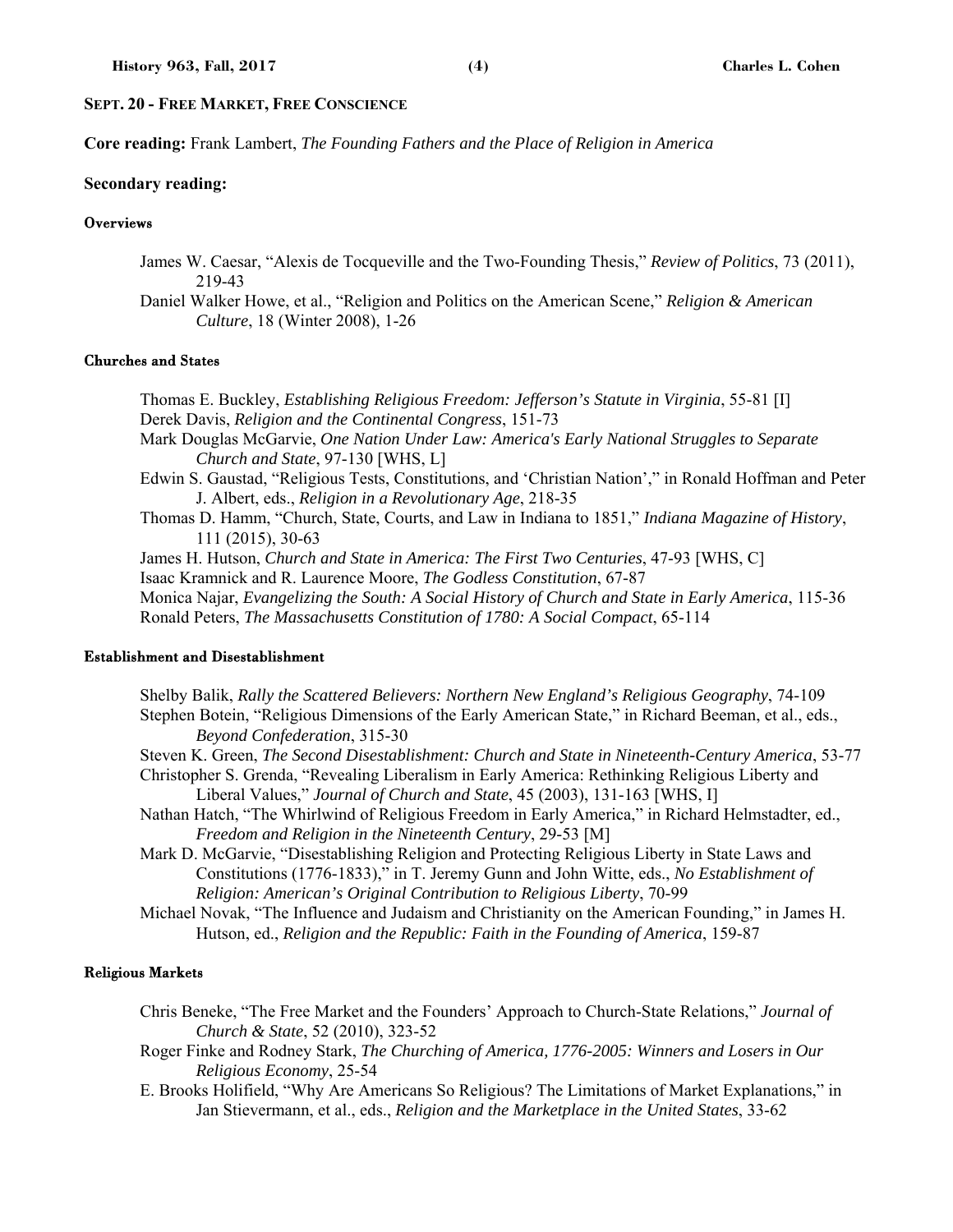## II. NEW ENGLAND WAYS

## **SEPT. 27 - THE PUBLIC SQUARE ON THE HILL**

**Core reading:** David D. Hall, *A Reforming People: Puritanism and the Transformation of Public Life in New England*

#### **Secondary Reading:**

#### **Overviews**

Charles L. Cohen, "Puritanism," *Encyclopedia of the North American Colonies*, III, 577-94 [RR]

## Puritanism and Civil Authority

Stephen Baskerville, *Not Peace but a Sword: The Political Theology of the English Revolution*, 96-130 [M] Monica D. Fitzgerald, "Drunkards, Fornicators, and a Great Hen Squabble: Censure Practices and the Gendering of Puritanism," *Church History*, 80 (2011), 40-75

Stephen Foster, *Their Solitary Way: The Puritan Social Ethic in the First Century of Settlement in New England*, 155-72

Jane Kamensky, *Governing the Tongue: The Politics of Speech in Early New England*, 99-126

Mark David Hall, "*Vindiciae, Contra Tyrannos*: The Influence of the Reformed Tradition in the American Founding," in Daniel L. Dreisbach and Mark David Hall, eds., *Faith and the Founders of the American Republic*, 34-62

Carla Pestana, *The English Atlantic in an Age of Revolution 1640-1661*, 123-56

Richard J. Ross, "Puritan Godly Discipline in Comparative Perspective: Legal Pluralism and the Sources of 'Intensity'," *American Historical Review* 113 (2008), 975-1002

J. P. Sommerville, *Royalists and Patriots: Politics and Ideology in England 1602-1640*, 2<sup>nd</sup> ed., 134-74 [M] Michael Winship, *Godly Republicanism: Puritans, Pilgrims, and a City on a Hill*, 183-205

Phil Withington, *The Politics of Commonwealth: Citizens and Freemen in Early Modern England*, 230-64 John Witte, Jr., *The Reformation of Rights: Law, Religion and Human Rights in Early Modern Calvinism*,

277-320

#### Puritanism, Church Discipline and Ecclesiastical Authority

Theodore Dwight Bozeman, *To Live Ancient Lives: The Primitivist Dimension in Puritanism*, 120-50 Francis Bremer, *Lay Empowerment and the Development of Puritanism*, 69-86

James Cooper, *Tenacious of Their Liberties: The Congregationalists in Colonial Massachusetts*, 23-45

- David D. Hall, *The Faithful Shepherd: A History of the New England Ministry in the Seventeenth Century*, 121-55
- Stephen Foster, *The Long Argument: English Puritanism and the Shaping of New England Culture, 1580- 1700*, 138-74
- Richard Gildrie, *The Profane, the Civil, & the Godly: The Reformation of Manners in Orthodox New England, 1679-1749*, 133-56
- J. S. Maloy, *The Colonial American Origins of Modern Democratic Thought*, 86-113
- Mary Beth Norton, *Founding Mothers & Fathers: Gendered Power and the Forming of American Society*, 359-99
- Mark A. Peterson, *The Price of Redemption: The Spiritual Economy of Puritan New England*, 23-50
- Timothy L. Wood, *Agents of Wrath, Sowers of Discord: Authority and Dissent in Puritan Massachusetts, 1630-1655*, 87-110
- David A. Weir, *Early New England: A Covenanted Society*, 172-90
- Ralph F. Young, "Breathing the 'Free Aire of the New World': The Influence of the New England Way on the Gathering of Congregational Churches in Old England, 1640-1660," *New England Quarterly*, 83 (2010), 5-46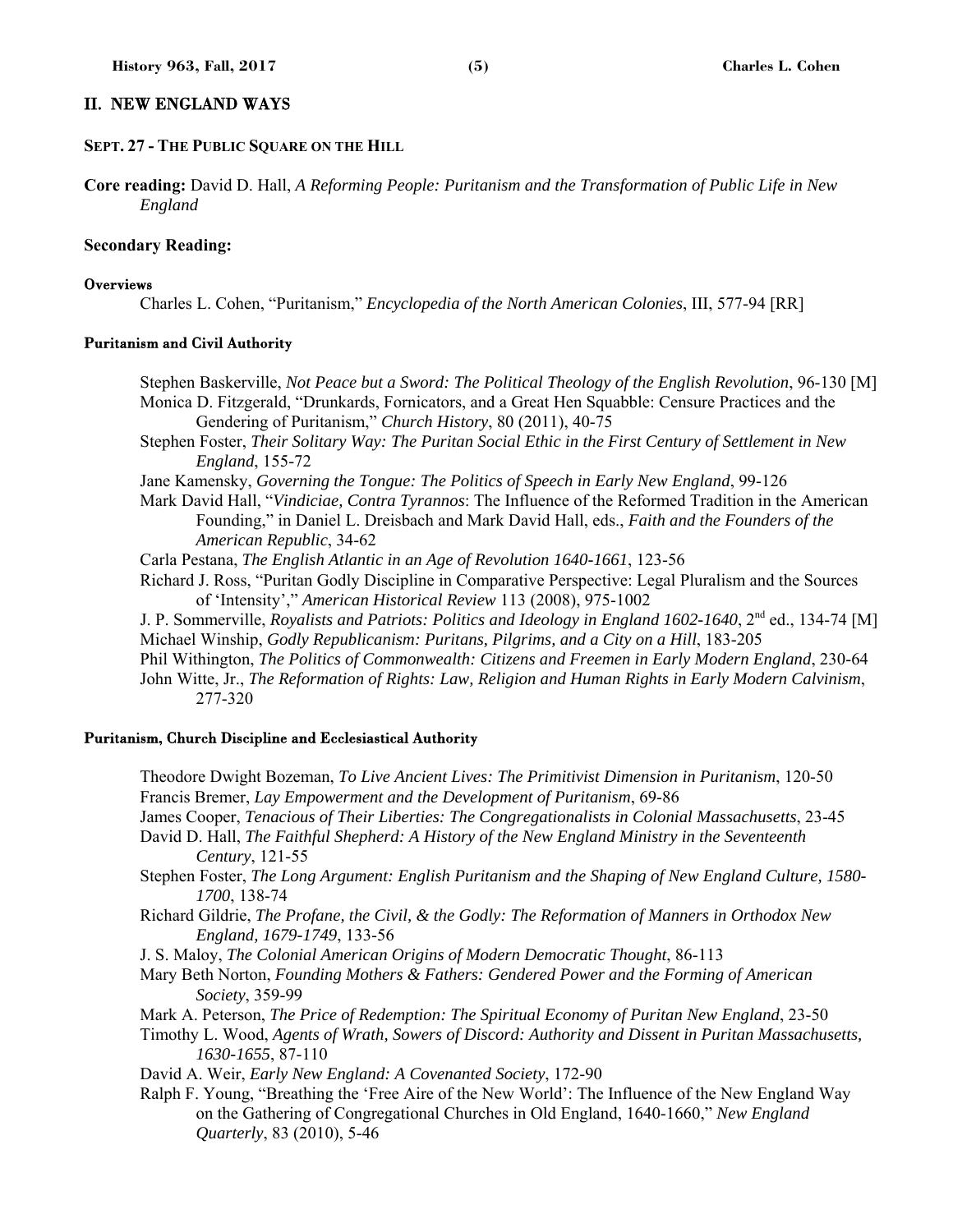## **OCT. 4 - PROTESTANT SAINT**

**Core reading:** Catherine Brekus, *Sarah Osborn's World: The Rise of Evangelical Christianity in North America*

#### **Secondary Reading:**

## African Americans

- Catherine Adams and Elizabeth H. Pleck, *Love of Freedom: Black Women in Colonial and Revolutionary New England*, 81-102
- Richard J. Boles, "Documents Relating to African American Experiences of White Congregational Churches in Massachusetts, 1773-1832," *New England Quarterly*, 86 (2013), 310-23
- James F. Cooper, Jr., "Cuffee's 'Relation': a Faithful Slave Speaks Through the Project for the Preservation of Congregational Church Records," *New England Quarterly* 86 (2013), 293-310
- John Howard Smith, *The First Great Awakening: Redefining Religion in British America, 1725–1775*,

#### Evangelicalism

- Robert Calhoon, *Evangelicals and Conservatives in the Early South, 1740-1861*, 133-62 Linford D. Fisher, "Evangelicals and Unevangelicals: The Contested History of a Word, 1500-1950,"
	- *Religion & American Culture*, 26, 2 (2016), 184-226
- Thomas Kidd, *The Great Awakening: The Roots of Evangelical Christianity in Colonial America*, 234-52
- Thomas J. Little, *The Origins of Southern Evangelicalism: Religious Revivalism in the South Carolina Lowcountry, 1670–1760*, 116-47 [WHS, M, I]
- Samuel C. Smith, *A Cautious Enthusiasm: Mystical Piety and Evangelicalism in Colonial South Carolina*, 109-24 [M]

#### Religion and Economic Activity

- James Calvin Davis and Charles Mathewes, "Saving Grace and Moral Striving: Thrift in Puritan Theology," in Joshua Yates and James Davison Hunter, eds., *Thrift and Thriving in America: Capitalism and Moral Order from the Puritans to the Present,* 88-116
- Benjamin L. Carp, "'Fix'd almost amongst Strangers': Charleston's Quaker Merchants and the Limits of Cosmopolitanism," *William and Mary Quarterly*, 3rd ser., 74 (2017), 77-108
- Katherine Carté Engle, *Religion and Profit: Moravians in Early America*, 95-134
- Michael Hoberman, "'Under Their Captivity & Dispersion'" [Jewish merchants in colonial Boston], *Early American Studies, An Interdisciplinary Journal*, 10 (2012), 600-29
- Frank Lambert, *"Pedlar in Divinity": George Whitefield and the Transatlantic Revivals*, 52-94
- Mark Valeri, "Weber and Eighteenth-Century Religious Developments in America," in Jan Stievermann, et al., eds., *Religion and the Marketplace in the United States*, 63-78

### Women and Religious Experience

- Leslie J. Lindenauer, *Piety and Power: Gender and Religious Culture in the American Colonies, 1630- 1700*, 21-42
- Janet Moore Lindman, *Bodies of Belief: Baptist Community in Early America*, 156-78
- Phyllis Mack, *Heart Religion in the British Enlightenment: Gender and Emotion in Early Methodism*, 127-70 [M] Eric R. Seeman, *Pious Persuasions: Laity and Clergy in Eighteenth-Century New England*, 79-115
- Bryce Traister, *Female Piety and the Invention of American Puritanism*, 1-28
- Marilyn J. Westerkamp, *Women and Religion in Early America 1600-1850: The Puritan and Evangelical Tradition*, 35-52
- Douglas Winiarski, *Darkness Falls on the Land of Light: Experiencing Religous Awakenings in Eighteen-Century New England*, 76-115

<sup>199-223</sup> [WHS, M, I]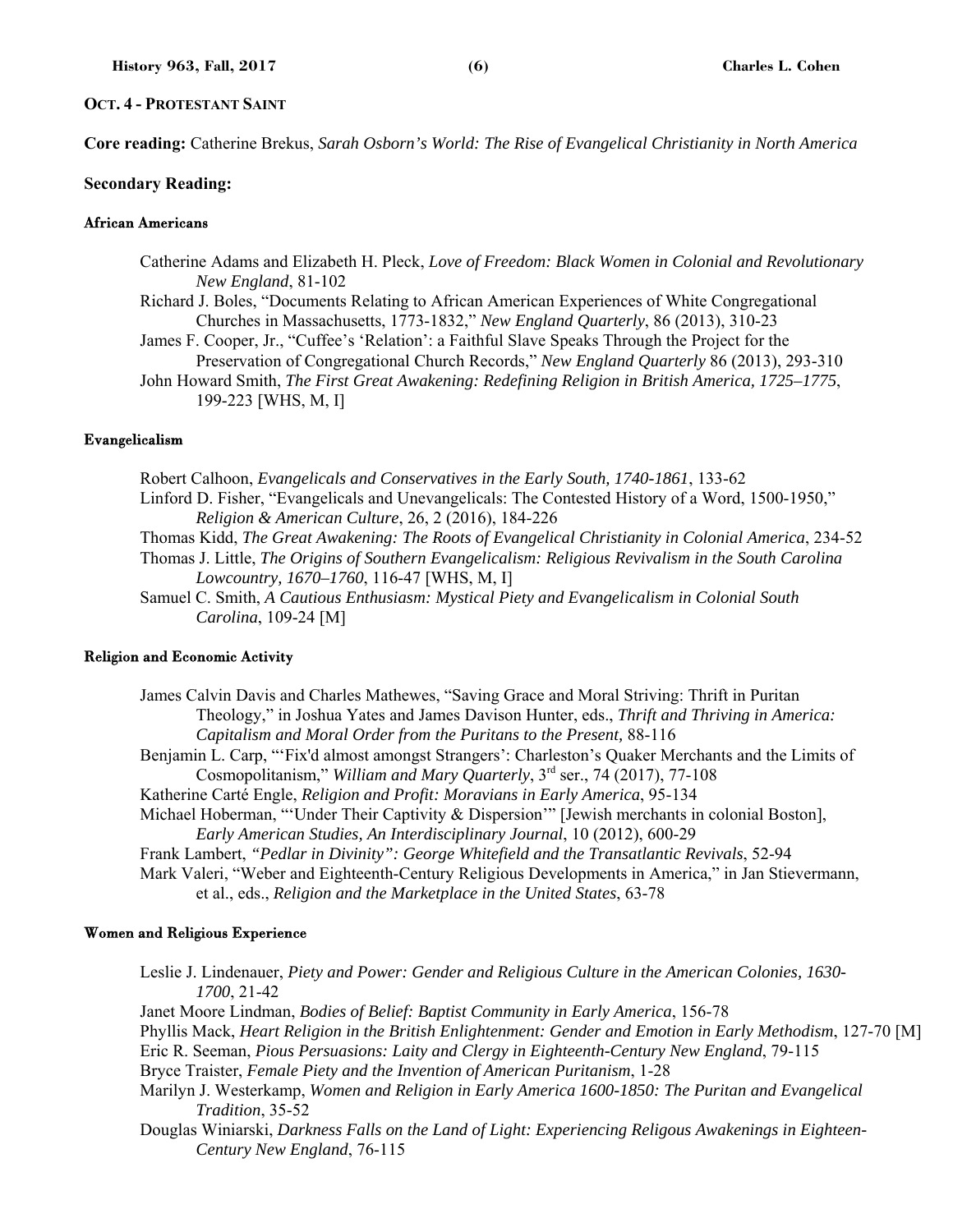## III. PLURALISM AND TOLERATION

#### **OCT. 11 - WITHIN ONE, MANY**

**Core reading:** Chris Beneke, *The Religious Origins of American Pluralism*

#### **Secondary reading:**

#### **Overviews**

- Charles L. Cohen and Ronald L. Numbers, "Introduction," in idem, eds., *Gods in America: Religious Pluralism in the United States*, 1-18 [CLC]
- Kathleen Flake, "An Enduring Contest: American Christianities and the State," in Catherine A. Brekus and W. Clark Gilpin, eds., *American Christianities: A History of Dominance & Diversity*, 491-508 [M] Christopher S. Grenda, "Faith, Reason and Enlightenment: The Cultural Sources of Toleration in Early

America," in Chris Beneke and Christopher S. Grenda, eds., *The First Prejudice*, 23-52 [WHS, M]

#### The Development of Religious Toleration

Charles P. Hanson, *Necessary Virtue: The Pragmatic Origins of Religious Liberty in New England*, 188-222 Evan Haefeli, *New Netherland and the Dutch Origins of American Religious Liberty*, 1-19

- John T. Noonan, *The Lustre of our Country: The American Experience of Religious Freedom*, 41-58
- John A. Ragosta, *Wellspring of Liberty: How Virginia's Religious Dissenters Helped Win the American Revolution and Secured Religious Liberty*, 15-42
- Alan Houston, "'A Difference in Opinion Is Inevitable': Franklin, Hemphill, and Modern Toleration," *Eighteenth-century Studies*, 49 (2016), 329-52
- John Sensbach, "Slaves to Intolerance: African American Christianity and Religious Freedom in Early America," in Chris Beneke and Christopher S. Grenda, eds., *The First Prejudice: Religious Tolerance and Intolerance in Early America*, 195-217 [WHS, M]

#### Pluralism and Religious Rivalry

- Susan Juster, "Heretics, Blasphemers, and Sabbath Breakers: The Prosecution of Religious Crime in Early America," in Chris Beneke and Christopher S. Grenda, eds., *The First Prejudice: Religious Tolerance and Intolerance in Early America*, 123-42
- Paul Harvey, *Bounds of Their Habitation: Race and Religion in American History, 11-42* [C]
- Charles H. Lippy, "Chastized by Scorpions: Christianity and Culture in Colonial South Carolina, 1669- 1740," *Church History*, 79 (2010), 253-70 [M, I]
- Monica Najar, "Sectarians and Strategies of Dissent in Colonial Virginia," in Paul Rasor and Richard E. Bond, eds., *From Jamestown to Jefferson: The Evolution of Religious Freedom in Virginia*, 108-37
- William Pencak, "Anti-Semitism, Toleration, and Appreciation: The Changing Relations of Jews and Gentiles in Early America," in Chris Beneke and Christopher S. Grenda, eds., *The First Prejudice: Religious Tolerance and Intolerance in Early America*, 241-62 [WHS, M]

James R. Stoner, "Catholic Politics and Religious Liberty in America: The Carrolls of Maryland," in Daniel L. Driesbach, Mark D. Hall, and Jeffry H. Morrison, *The Founders on God and Government*, 251- 71

#### Religious Liberty and Toleration in Early Modern Atlantic World

Teresa Bejan, "Evangelical Toleration," *Journal of Politics* 77 (2015), 1103-14

- Andrew R. Murphy, *Conscience and Community: Revisiting Toleration and Religious Dissent in Early Modern England and America*, 209-43
- Benjamin J. Kaplan, *Divided by Faith: Religious Conflict and the Practice of Toleration in Early Modern Europe*, 333-60 [C]

Stuart B. Schwartz, *All Can Be Saved: Religious Tolerance and Salvation in the Iberian Atlantic World*, 209-42 Denise Spellberg, *Thomas Jefferson's Qur'an: Islam and the Founders*, 41-80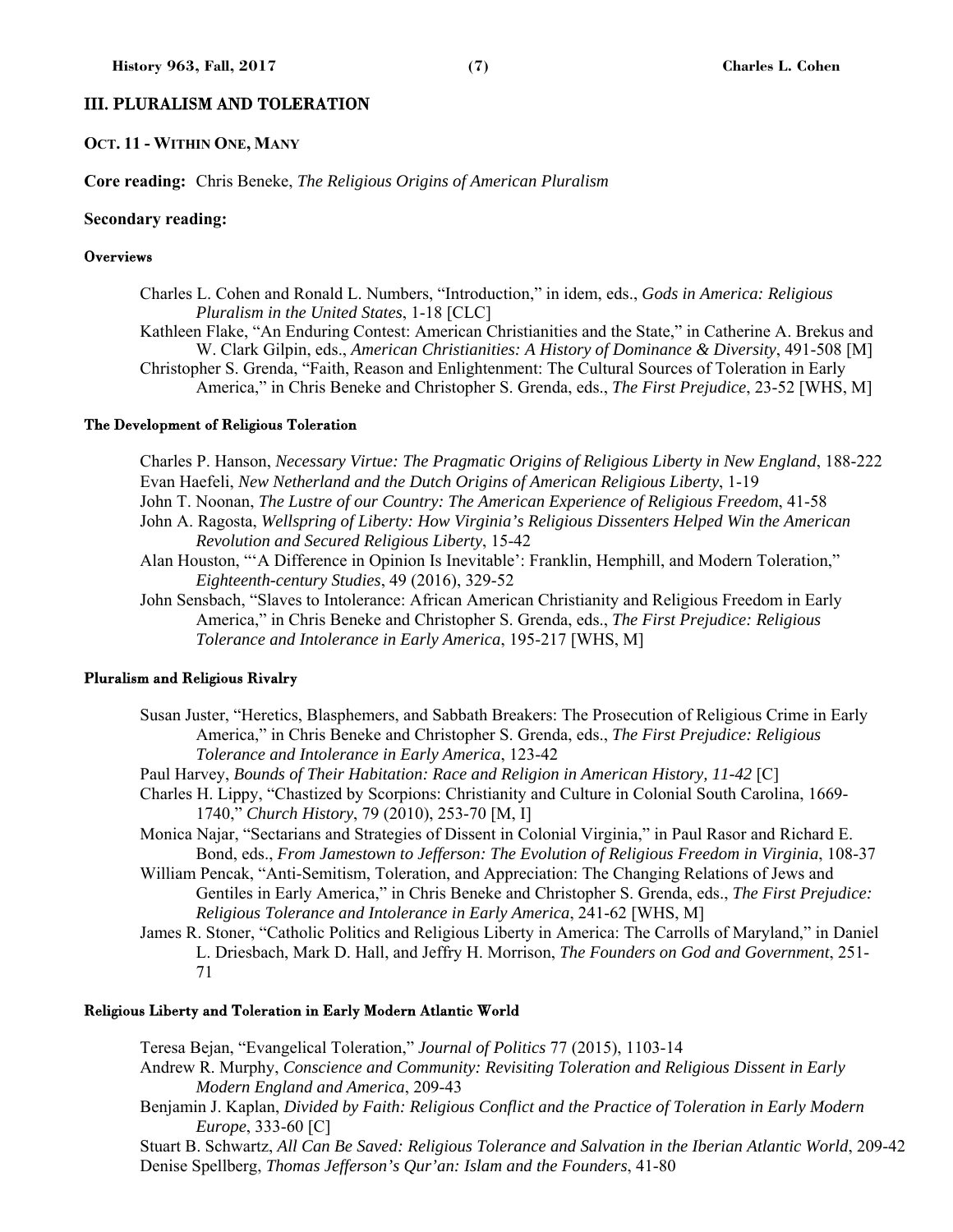## **OCT. 18 - CATHOLICS CAN TOO BE AMERICANS**

**Core reading:** Maura Jane Farrelly, *Papist Patriots: The Making of an American Catholic Identity*

#### **Secondary reading:**

## Anti-Catholicism

- Chris Beneke, "'Not by Force or Violence': Religious Violence, Anti-Catholicism, and Rights of Conscience in the Early National United States," *Journal of Church & State,* 54, 1 (2012), 5-32
- Michael S. Carter, "A 'Traiterous Religion': Indulgences and the Anti-Catholic Imagination in Eighteenth-century New England," *Catholic Historical Review,* 99, 1 (2013), 52-77
- Jessica Harland-Jacobs, "Incorporating the King's New Subjects: Accommodation and Anti-Catholicism in the British Empire, 1763-1815," *Journal of Religious History*, 39 (2015), 203-23
- Owen Stanwood, "The Protestant Moment: Antipopery, the Revolution of 1688-1689, and the Making of an Anglo-American Empire," *Journal of British Studies*, 46, 3 (2007), 481-508
- John Wolffe, "A Comparative Historical Categorisation of Anti-Catholicism," *Journal of Religious History*, 39 (2015), 182-202

#### The Catholic Church and the Republic

- Ronald A. Binzley, "Ganganelli's Disaffected Children: The Suppressed English, Jesuit Province and the Shaping of American catholicism, 1762-1817," Ph.D. Dissertation, University of Wisconsin-Madison, 2011, 85-121 (M, CLC)
- Patrick W. Carey, *People, Priests and Prelates: Ecclesiastical Democracy and the Tensions of Trusteeism*, 154-89
- Emily Clark *Masterless Mistresses: The New Orleans Ursulines and the Development of a New World Society, 1727-1834*, 225-57
- Jay P. Dolan, *In Search of American Catholicism: A History of Religion and Culture in Tension*, 13-45
- Maura Jane Farrelly, "American Slavery, American Freedom, American Catholicism," *Early American Studies, An Interdisciplinary Journal*, 10 (2012), 69-100
- Margaret Wilson Gillikin, "Competing Loyalties," *Early American Studies, An Interdisciplinary Journal* 11 (2013), 146-60
- John Gjerde, *Catholicism and the Shaping on Nineteenth-Century America*, 61-95
- John T. McGreevey, *Catholicism and American Freedom*, 19-42
- Catherine O'Donnell, "John Carroll and the Origins of an American Catholic Church, 1783-1815," *William and Mary Quarterly*, 3rd ser., 68 (2011), 101-26

#### Catholicism in Anglo-America

- Carol N. Abromaitis, "Catholicism in Maryland in the Seventeenth Century," *Recusant History,* 29, 3 (2009), 355-366
- Robert Emmett Curran, *Papist Devils: Catholics in British America, 1574-1783*, 246-74 [WHS, I]
- Jerome De Groot, *English and Catholic: The Lords Baltimore in the Seventeenth Century*, 169-208 [I]
- Debra Meyers, "Gender and Religion in England's Catholic Province," in Susan E. Dinan and Debra Meyers, eds., *Women and Religion in Old and New Worlds*, 213-30
- Elisabeth L. Roark, "Keeping the Faith: The Catholic Context and Content of Justus Engelhardt Kühn[']s Portrait of Eleanor Darnall, ca. 1710," *Maryland Historical Magazine*, 109 (2014), 391-427
- Antoinette Sutto, *Loyal Protestants and Dangerous Papists: Maryland and the Politics of Religion in the English Atlantic, 1630-1690*, 159-74 [I]
- T. J. Tomlin, *A Divinity for All Persuasions: Almanacs and Early American Religious Life*, 127-39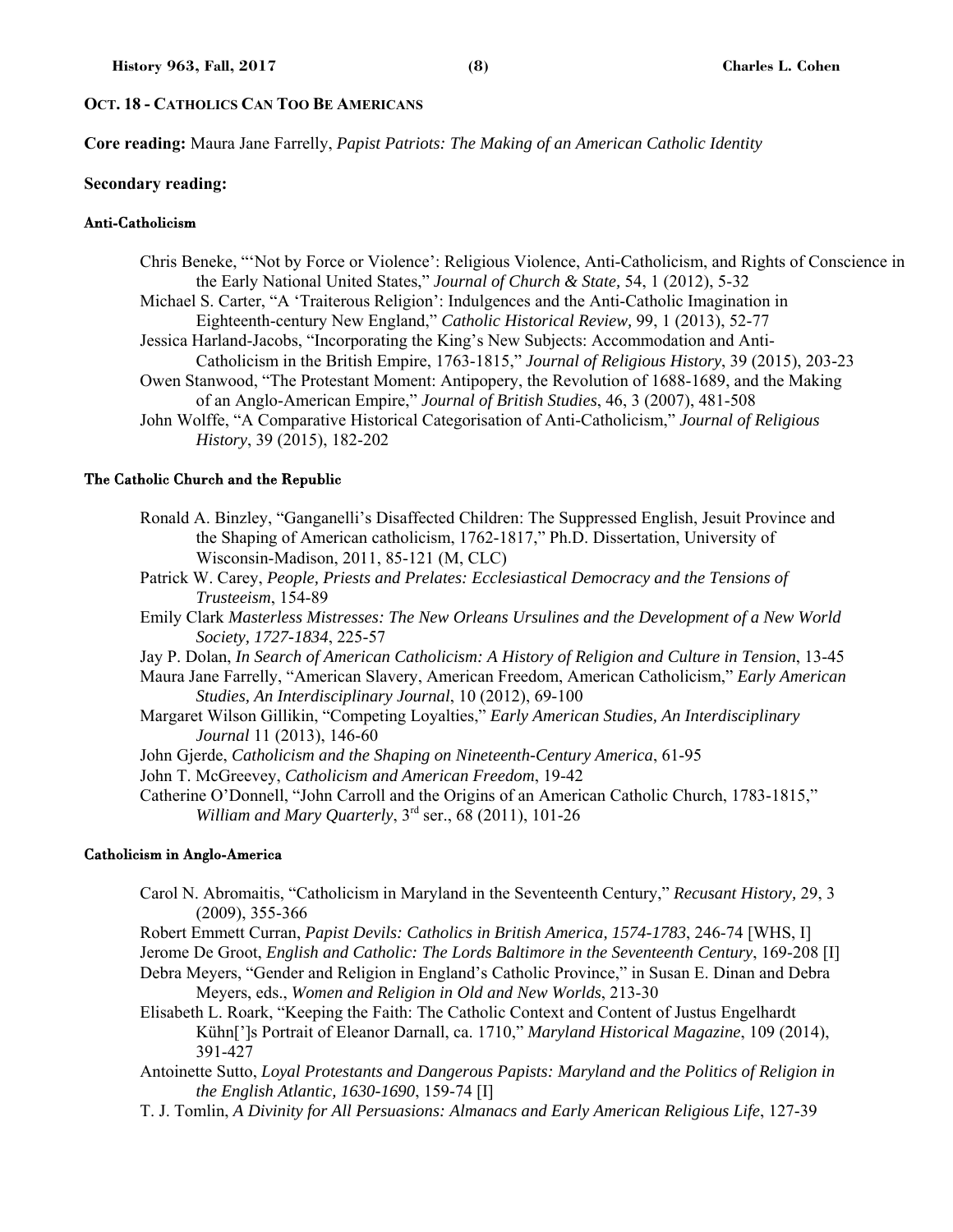## **IV. RELIGION AND POLITICS IN THE REPUBLIC**

### **Oct. 25 - AN AMERICAN (THEOLOGICAL) TRAGEDY**

**Core Reading:** Mark A. Noll, *America's God: From Jonathan Edwards to Abraham Lincoln*

#### **Secondary reading:**

#### Edwards, Edwardseanism and the New Divinity

Joseph Conforti, *Jonathan Edwards, Religious Tradition, & American Culture*, 62-86 David W. Kling, *A Field of Divine Wonders: The New Divinity and Village Revivals in Northwestern Connecticut 1792-1822*, 43-74

George M. Marsden, *Jonathan Edwards: A Life*, 459-71

Mark Valeri, "Jonathan Edwards, the New Divinity, and Cosmopolitan Calvinism," in Oliver D. Crisp and Douglas A. Sweeney, eds., *After Jonathan Edwards: The Courses of the New England Theology*, 17-30

#### Evangelicalism

Randall Balmer, *The Making of Evangelicalism: From Revivalism to Politics and Beyond*, 9-26 Donald Matthews, *Religion in the Old South*, 81-135 George A. Rawlyk, *The Canada Fire: Radical Evangelicalism in British North America, 1775-1812*, 102-23 W. Jason Wallace, *Catholics, Slaveholders, and the Dilemma of American Evangelicalism, 1835-1860*, 89-112 [WHS, M] W. R. Ward, *The Protestant Evangelical Awakening*, 296-355 [M]

#### Religion, Democracy and Republicanism

Dustin Gish and Daniel Klinghard, "The Mutual Influence of Biblical Religion and Enlightenment Reason at the American Founding," in idem, *Resistance to Tyrants, Obedience to God: Reason, Religion, and Republicanism at the American Founding*, 1-17

- Sandra M. Gustafson, "Between Cicero and Augustine: Religion and Republicanism in the Americas and Beyond," in Stephanie Kirk and Sarah Rivett, eds., *Religious Transformations in the Early Modern Americas*, 252-64
- Nathan O. Hatch, *The Democratization of American Christianity*, 17-46
- Jared Hickman, "The Theology of Democracy," *New England Quarterly*, 81 (2008), 177-217
- Benjamin Lynerd, *Republican Theology: The Civil Religion of American Evangelicals, 101-28*
- Nathan R. Pen-Rosenthal, "The 'Divine Right of Republics': Hebraic Republicanism and the Debate over Kingless Government in Revolutionary America," *William & Mary Quarterly*, 3<sup>rd</sup> ser., 66 (2009), 535-64

Ellis Sandoz, *Republicanism, Religion, and the Soul of America*, 1-52 [I]

#### Theology and Theologians

Paul Conkin, *The Uneasy Center: Reformed Christianity in Antebellum America*, 210-49 Bruce Kuklick, *Churchmen and Philosophers: From Jonathan Edwards to John Dewey*, 66-79 E. Brooks Holifield, *The Gentleman Theologians: American Theology in Southern Culture, 1795-1860*, 127-54 David F. Holland, *Sacred Borders: Continuing Revelation and Canonical Restraint in Early America*, 89- 126

Peter Thuesen, *Predestination: The American Career of a Contentious Doctrine*, 100-35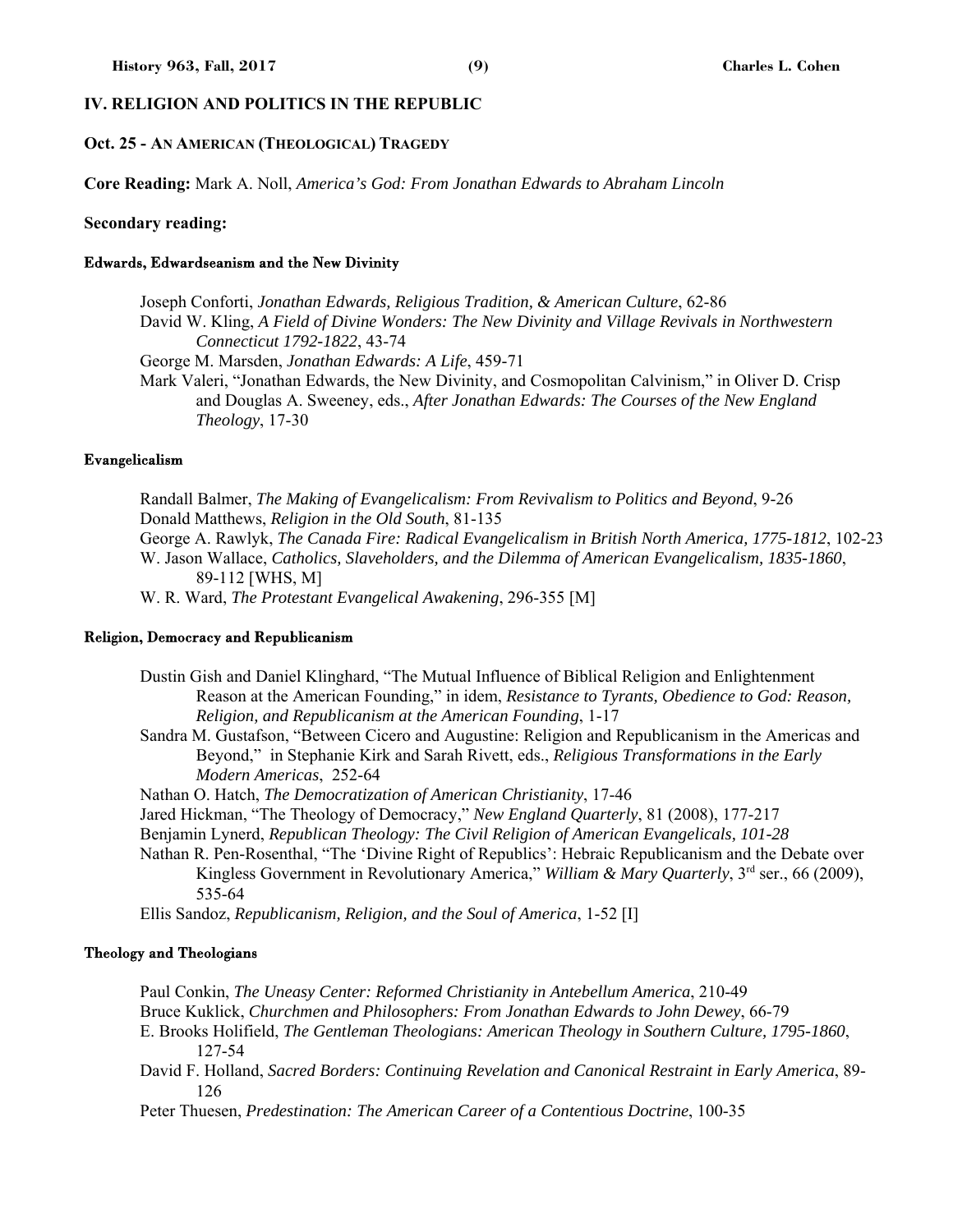### **NOV. 1 - DOUBTING THOMASES**

**Core Reading:** Eric Schlereth, *Age of Infidels: The Politics of Religious Controversy in the Early United States*

#### **Secondary reading:**

#### Evangelicals, Deists and Prophets

Candy Gunther Brown, *The Word in the World: Evangelical Writing, Publishing, and Reading in America, 1789-1880*, 141-66 Gregg L. Frazer, *The Religious Beliefs of America's Founders: Reason, Revelation, and Revolution*, 214-36 Christopher Grasso, "Deist Monster: On Religious Common Sense in the Wake of the American Revolution," *Journal of American History*, 95 (June, 2008), 43-68 Alan Heimert, *Religion and the American Mind: From the Great Awakening to the Revolution*, 294-350 Susan Juster, *Doomsayers: Anglo-American Prophecy in the Age of Revolution*, 57-95 Thomas Kidd, *God of Liberty: A Religious History of the American Revolution*. 229-243 Thomas Kidd, *Benjamin Franklin: The Religious Life of a Founding Father*, 105-27 Rhys Isaac, *The Transformation of Virginia, 1740-1790*, 239-93 Jerome Dean Mahaffey, *Preaching Politics: The Religious Rhetoric of George Whitefield and the Founding of a New Nation*, 213-42 Darren Staloff, "Deism and the Founders," in Daniel L. Dreisbach and Mark David Hall, eds., *Faith and the Founders of the American Republic*, 144-73 Kerry Walters, *Revolutionary Deists: Early America's Rational Infidels*, 15-50 [C]

#### Religion and Politics

Amanda Porterfield, *Conceived in Doubt: Religion and Politics in the New American Nation*, 147-75 Jonathan Den Hartog, "Trans-Atlantic Anti-Jacobinism," *Early American Studies, An Interdisciplinary Journal* 11 (2013), 133-45 Henry F. May, *The Enlightenment in America*, 252-77 Jonathan D. Sassi, *A Republic of Righteousness: The Public Christianity of the Post-Revolutionary New England Clergy* , 84-120

#### Skepticism, Atheism, and Secularism

Nathalie Caron and Naomi Wulf, "American Enlightenments: Continuity and Renewal," *Journal of American History*, 99, 4 (2013), 1072-1091

Kirsten Fischer, "'Religion Governed by Terror': A Deist Critique of Fearful Christianity in the Early American Republic," *Revue Francaise d'Études Americaines*, 125 (2010), 13-26 [I]

Susan Jacoby, *Freethinkers: A History of American Secularism*, 13-34

Peter Manseau, *One Nation, Under Gods: A New American History*, 167-82

John Lardas Modern, *Secularism in Antebellum America*, 1-47

Leigh Eric Schmidt, *Hearing Things: Religion, Illusion, and the American Enlightenment*, 78-134 Leigh Eric Schmidt, *Village Atheists: How America's Unbelievers Made their Way in a Godly Nation*, 1-24 Matthew Stewart, *Nature's God: The Heretical origins of the American Republic*, 392-435 [M] James Turner, *Without God, Without Creed: The Origins of Unbelief in America*, 73-113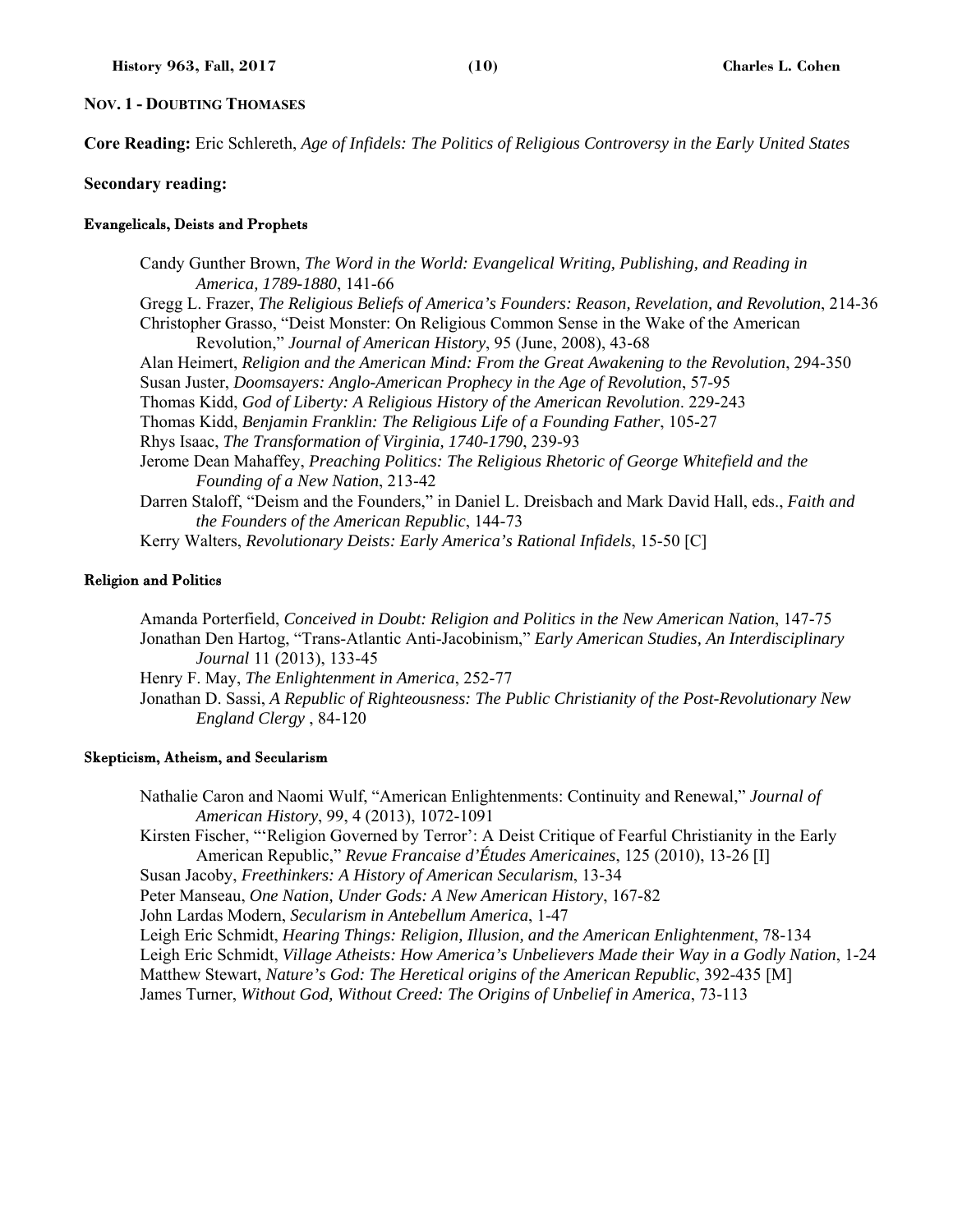## **V. RELIGION AND RACE**

#### **NOV. 8 - WHOSE GREAT SPIRIT?**

**Core Reading:** Linford D. Fisher, *The Indian Great Awakening: Religion and the Shaping of Native Cultures in Early America*

#### **Secondary reading:**

## Missions

Emma Anderson, *The Betrayal of Faith: The Tragic Journey of a Colonial Native Convert*, 165-206 Edward E. Andrews, *Native Apostles: Black and Indian Missionaries in the British Atlantic World*, 151-86 James Axtell, *The Invasion Within*, 131-78

Juliana Barr, *Peace Came in the Form of a Woman: Indians and Spaniards in the Texas Borderlands*, 27-68 Christopher J. Bilodeau, "Understanding Ritual in Colonial Wabanakia," *French Colonial History*, 14 (2013), 1-31 (I)

Carole Blackburn, *Harvest of Souls: The Jesuit Missions and Colonialism in North America, 1632-1650*, 105-28

Laura M. Chmielewski, *The Spice of Popery: Converging Christianities on an Early American Frontier*, 211-42

Charles L. Cohen, "The Limits of Missions in the Early Modern World," [ms, CLC]

Richard W. Cogley, *John Eliot's Mission to the Indians before King Philip's War*, 207-49

Nicholas P. Cushner, *Why Have You Come Here?: The Jesuits and the First Evangelization of Native America*, 149-69

Kathryn N. Gray, *John Eliot and the Praying Indians of Massachusetts Bay*, 89-120

#### Native Beliefs and Christianity

Matt Cohen, "Believing in Piety: Spiritual Transformation Across Cultures in Early New England," in Stephanie Kirk and Sarah Rivett, eds., *Religious Transformations in the Early Modern Americas*, 161-79

Gregory Evans Dowd, *A Spirited Resistance: The North American Indian Struggle for Unity, 1745-1815*, 1-22 Allan Greer, *Mohawk Saint: Catherine Tekakwitha and the Jesuits*, 111-24

Tracy Neal Leavelle, *The Catholic Calumet: Colonial Conversions in French and Indian North America*, 154-79 [WHS, C, I]

Daniel R. Mandell, "'Turned Their Minds to Religion,'" *Early American Studies, An Interdisciplinary Journal*, 11 (2013), 211-42

Richard W. Pointer, "Native Freedom? Indians and Religious Tolerance in Early America," in Chris Beneke and Christopher S. Grenda, eds., *The First Prejudice: Religious Tolerance and Intolerance in Early America*, 169-94

Daniel K. Richter, *Facing East from Indian Country: A Native History of Early America*, 189-236

- Tammy Schneider, "'This Once Savage Heart of Mine': Joseph Johnson, Wheelock's 'Indians,' and the Construction of a Christian/Indian Identity, 1764-1776," in Colin G. Calloway and Neal Salisbury, eds., *Reinterpreting New England Indians and the Colonial Experience*, 232-63
- Erik R. Seeman, *Death in the New World: Cross-Cultural Encounters, 1492-1800*, 106-42

David J. Silverman, *Red Brethren: The Brothertown and Stockbridge Indians and the Problem of Race in Early America*, 30-69

Rachel Wheeler, *To Live Upon Hope: Mohicans and Missionaries in the Eighteenth-century Northeast*, 105-32

Douglas L. Winiarski, "Native American Popular Religion in New England's Old Colony, 1670-1770," in Joel W. Martin and Mark A Nicholas, eds., *Native Americans, Christianity, and the Reshaping of the American Religious Landscape*, 93-124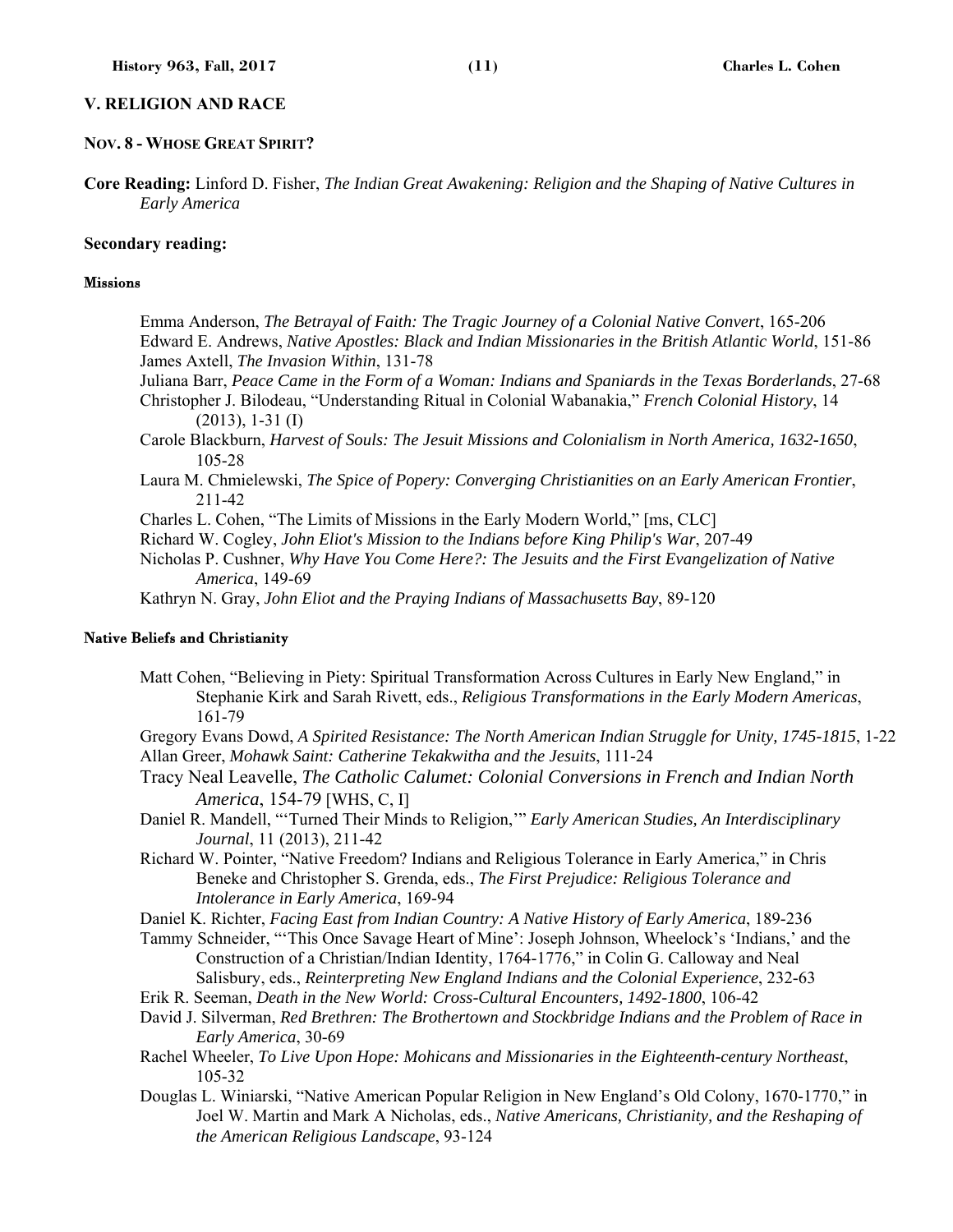### **NOV. 15 - THE SOULS OF BLACK FOLK**

**Core Reading:** *Plantation Church: How African American Religion Was Born in Caribbean Slavery*

#### **Secondary reading:**

#### African American Religion

Patricia Bonomi, "'Swarms of Negroes Comeing about My Door': Black Christianity in Early Dutch and English North America," *Journal of American History*, 103 (2016), 34-58

Allen Dwight Callahan, *The Talking Book*, 1-20

- Valerie C. Cooper, *Word, like Fire: Maria Stewart, the Bible, and the Rights of African Americans*, 91- 110 [WHS, M, I]
- Bridget Ford, "Black Spiritual Defiance and the Politics of Slavery in Antebellum Louisville," *Journal of Southern History*, 78 (2012), 69-106
- Daniel L. Fountain, *Slavery, Civil War and Salvation: African American Slaves and Christianity, 1830- 1870*, 68-92
- Jared Hardesty, "An Angry God in the Hands of Sinners: Enslaved Africans and the Uses of Protestant Christianity in Pre-Revolutionary Boston," *Slavery & Abolition*, 35 (2014), 66-83
- Charles F. Irons, *The Origins of Proslavery Christianity: White and Black Evangelicals in Colonial and Antebellum Virginia*, 97-132
- Donald G. Mathews, *Religion in the Old South*, 185-236
- Ann Taves, *Fits, Trances, & Visions: Experiencing Religion and Explaining Experience from Wesley to James*, 76-117

## Black Churches

- Dee E. Andrews, *The Methodists and Revolutionary Amereica, 1760-1800: The Shaping of an Evangelical Culture*, 123-54
- Julius Bailey, *Down in the Valley: An Introduction to African American Religious History*, 53-86 Janet Duitsman Cornelius, *Slave Missions and the Black Church in the Antebellum South*, 69-102
- John Ernest, *A Nation Within a Nation: Organizing African-American Communities before the Civil War*, 53-81 [I]
- J. Gordon Melton, *A Will to Choose: The Origins of African American Methodism*, 35-62
- Richard S. Newman, *Freedom's Prophet: Bishop Richard Allen, the AME Church, and the Black Founding Fathers*, 158-83
- Albert J. Raboteau, *Slave Religion: The "Invisible Institution" in the Antebellum South*, 151-210

#### Atlantic Contexts

- Kristen Block, *Ordinary Lives in the Early Caribbean: Religion, Colonial Competition, and the Politics of Profit*, 201-30
- John W. Catron, "Evangelical Networks in the Greater Caribbean and the Origins of the Black Church," *Church History*, 79 (2010), 77-114
- Ennis Barrington Edmonds, *Caribbean Religious History: An Introduction*, 65-92 [CLC]
- Sylvia R. Frey and Betty Wood, *Come Shouting to Zion: African American Protestantism in the American South and British Caribbean to 1830*, 149-81
- Travis Glasson, *Mastering Christianity: Missionary Anglicanism and Slavery in the Atlantic World*, 75-110

Michael A. Gomez, *Exchanging our Country Marks: The Transformation of African Identities in the Colonial and Antebellum South*, 244-90

- Sylvester A. Johnson, *African American Religions, 1500-2000: Colonialism, Democracy, and Freedom*, 107-56
- Margarite Fernández Olmos and Lizabeth Paravisini-Gebert, *Creole Religions of the Caribbean: An Introduction from Vodou and Santería to Obeah and Espiritismo*, 2nd ed., 155-82 [M]
- Jon F. Sensbach, *Rebecca's Revival: Creating Black Christianity in the Atlantic World*, 69-100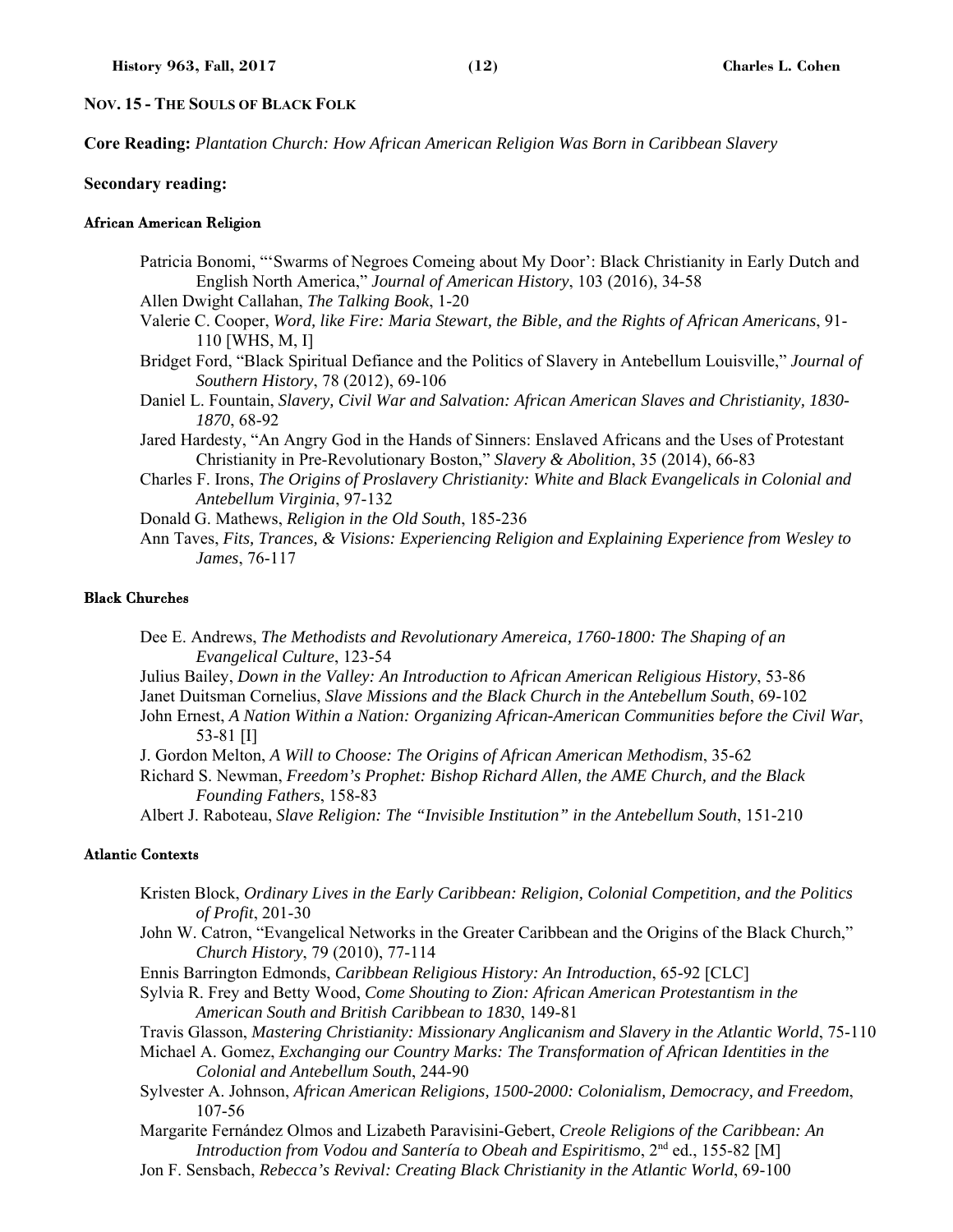### **NOV. 22 - SAVING THE WORLD**

**Core Reading:** Emily Conroy-Kurtz, *Christian Imperialism: Converting the World in the Early American Republic*

#### **Secondary reading:**

## **Backgrounds**

Edward E. Andrews, "Tranquebar: Charting the Protestant International in the British Atlantic and Beyond," 74 (2017), 3-34

Katherine Carté Engel, "The SPCK and the American Revolution: The Limits of International Protestantism," *Church History*, 81 (2012), 77-103

### Imperialism and Colonialism

Hilary M. Carey, *God's Empire: Religion and Colonialism in the British World, c.1801-1908*, 40-69 Lori J. Daggar, "The Mission Complex," *Journal of the Early Republic*, 36 (2016), 467-91

Ussama Makdisi, *Artillery of Heaven: American Missionaries and the Failed Conversion of the Middle East, 72-102* [M]

Joy Schulz, "Birthing Empire: Economies of Childrearing and the Formation of American Colonialism in Hawai'i, 1820–1848," *Diplomatic History*, 38 (2014), 895-925

Connie Shemo, "Directions in Scholarship on American Women and Protestant Foreign Mission: Debates Over 'Cultural Imperialism,'" *History Compass*, 10 (2012), 270-83 [I]

### Missionaries Abroad

Nicholas M. Creary, "The Demands of Humanity and Religion: The U.S. Catholic Church, Colonization, and the Mission to Liberia, 1842-44," *Catholic Historical Review*, 100 (2014), 27-51 Christine Leigh Heyrman, *American Apostles: When Evangelicals Entered the World of Islam*, 3-16 [M] Char Miller, "'Domesticity Abroad': Work and Family in the Sandwich Islands Mission, 1820-1840," in Clifford Putney and Paul T. Burlin, eds., *The Role of the American Board in the World: Bicentennial Reflections on the Organization's Missionary Work, 1810-2010*, 312-30 Lawrence H. Kessler, "A Plantation upon a Hill; Or, Sugar without Rum: Hawai'i's Missionaries and the Founding of the Sugarcane Plantation System," *Pacific Historical Review*, 84 (2015), 129-62 Robert N. Nash, Jr., "'And How Shall They Preach Unless They Are Sent': The U.S. Church and the Mission to Burma," *American Baptist Quarterly*, 32 (2013), 104-20 Gary Okihiro, *Island World: A History of Hawai'i and the United States*, 98-134 [WHS, C]

#### Religious Others

Michael J. Altman, "Before Hinduism: Missionaries, Unitarians, and Hindoos in Nineteenth-Century America," *Religion & American Culture*, 26, 2 (2016), 260-95

Derek Chang, *Citizens of a Christian Nation: Evangelical Missions and the Problem of Race in the Nineteenth Century*, 1-14

Thomas J. Kidd, *American Christians and Islam: Evangelical Culture and Muslims from the Colonial Period to the Age of Terrorism*, 37-58

## Indian Missions

Linda M. Clemmons, *The Conflicted Mission: Faith, Disputes, and Deception on the Dakota Frontier*, 123-52 Steven W. Hackel, *Children of Coyote, Missionaries of Saint Francis: Indian-Spanish Relations in Colonial California, 1769-1850*, 127-81

William G. McLoughlin, *Cherokees & Missionaries, 1789-1839*, 239-65

Hillary E. Wyss, *English Letters and Indian Literacies: Reading, Writing, and New England Missionary Schools, 1750-1830*, 150-89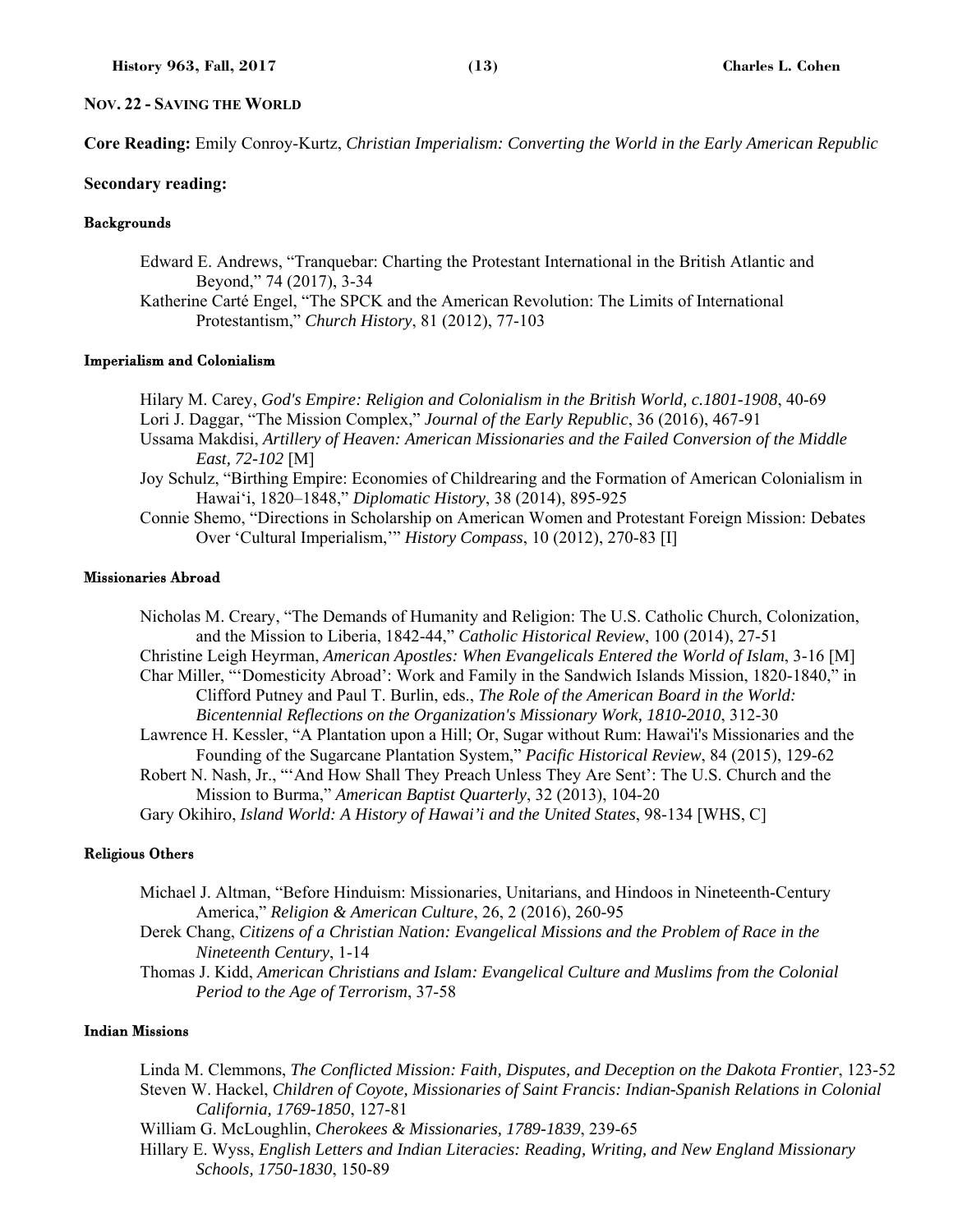## **VI. THE NATIONAL RELIGIOUS STATE**

#### **NOV. 29 - REPRESSIBLE CONFLICT**

**Core reading:** David Goldfield, *America Aflame: How the Civil War Created a Nation, 1-394* 

#### **Secondary reading:**

#### **Overview**

Harry S. Stout, "Review Essay: Religion, War, and the Meaning of America," *Religion and American Culture* 19, 2 (Summer, 2009), 275-89

#### Churches and the Sectional Crisis

T. Felder Dorn, *Challenges on the Emmaus Road: Episcopal Bishops Confront Slavery, Civil War, and Emanicipation*, 93-122 Richard J. Carwardine, *Evangelicals and Politics in Antebellum America*, 279-318 C. C. Goen, *Broken Churches, Broken Nation*, 65-107 Samuel S. Hill, *The South and North in American Religion*, 46-89 William B. Kurtz, *Excommunicated from the Union: How the Civil War Created a Separate Catholic America*, 89-107 John R. McKivigan, "The Battle for the Border State Soul," *Ohio Valley History*, 12 (2012), 48-71 Kevin Phillips, *The Cousins' Wars: Religion, Politics, & The Triumph of Anglo-America*, 363-406 George C. Rable, *God's Almost Chosen Peoples: A Religious History of the American Civil War*, 11-32 Mitchell Snay, *Gospel of Disunion: Religion and Separatism in the Antebellum South*, 181-209

#### Religion and the Civil War

Terrie Dapp Aamodt, *Righteous Armies, Holy Cause: Apocalyptic Imagery and the Civil War*, 100-18 Drew Gilpin Faust, *This Republic of Suffering: Death and the American Civil War*, 3-31 Bridget Ford, *Bonds of Union: Religion, Race and Politics in a Civil War Borderland*, 3-28 Eugene D. Genovese, *A Consuming Fire: The Fall of the Confederacy in the Mind of the White Christian South*, 101-21 Steve Longenecker, *Gettysburg Religion: Refinement, Diversity, and Race in the Antebellum and Civil War Border North*, 131-70 [WHS, I] Phillip Shaw Paludin, "Religion and the American Civil War," in Randall M. Miller, et al., eds., *Religion and the American Civil War*, 21-40 Daniel W. Stowell, *Rebuilding Zion: The Religious Reconstruction of the South, 1863-1877*, 33-48

Timothy L. Wesley, *The Politics of Faith during the Civil War*, 8-31 [WHS, I] Steven E. Woodward, *While God is Marching On: The Religious World of Civil War Soldiers*, 199-230

#### Theological Reflection

Giorgi Areshidze, *Democratic Religion from Locke to Obama: Faith and the Civic Life of Democracy*, 70-91 Edward J. Blum, "'To Doubt This Would Be to Doubt God': Reconstruction and the Decline of Providential Confidence," in Ben Wright and Zachary W. Dresser, eds., *Apocalypse and the Millennium in the American Civil War Era*, 217-52 [WHS, M, I] Joseph R. Fornieri, *Abraham Lincoln's Political Faith*, 133-64 Allen Guelzo, *Abraham Lincoln: Redeemer President*, 311-51 Nicholas Guyatt, *Providence and the Invention of the United States*, 259-98 Mark Noll, *The Civil War as a Theological Crisis,* 51-74

Charles Royster, *The Destructive War: William Tecumseh Sherman, Stonewall Jackson, and the Americans*, 264-95

Harry S. Stout, *Upon the Altar of the Nation: A Moral History of the Civil War*, 167-90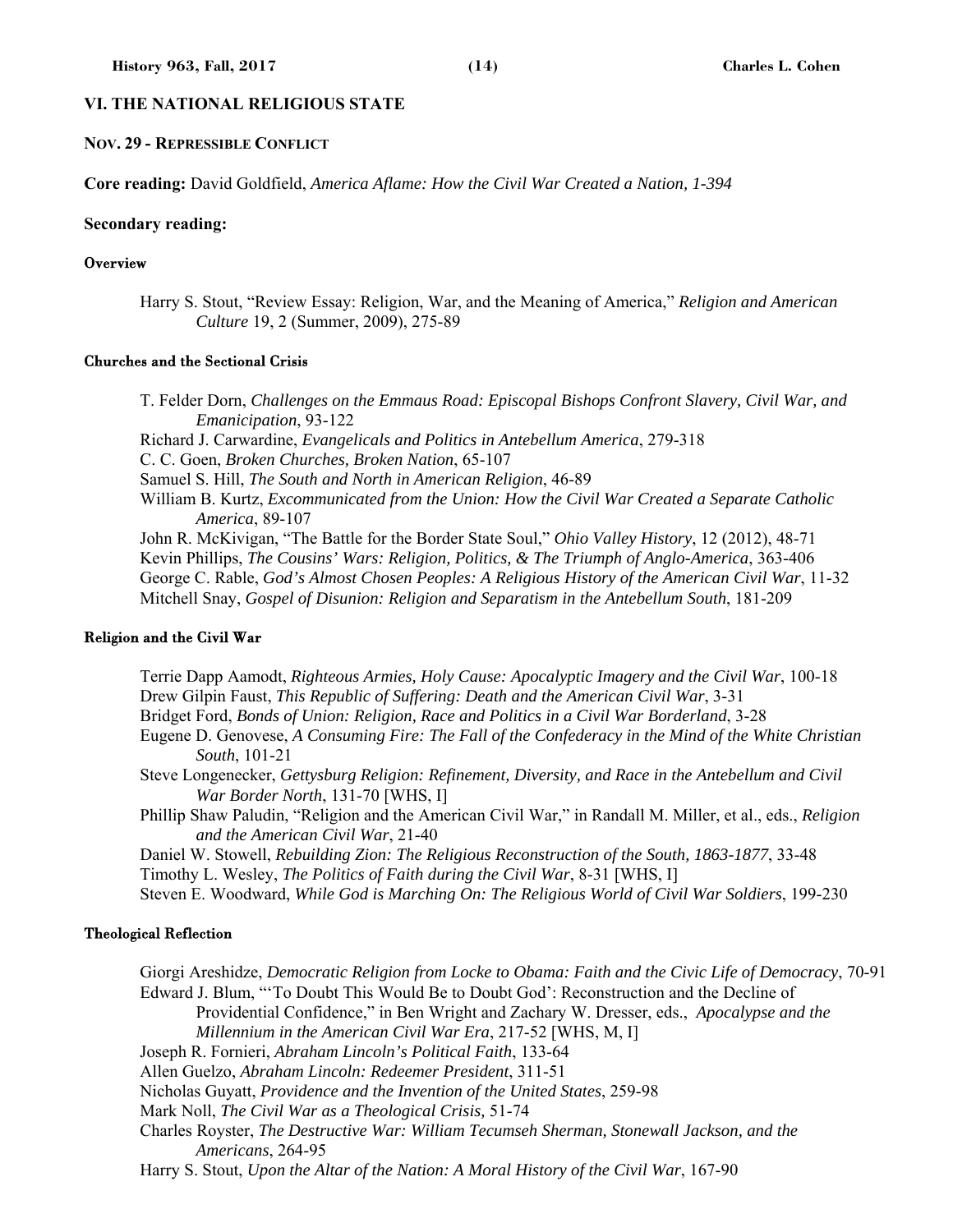#### **DEC. 6 - LOCAL OPTIONS**

**Core Reading:** Sarah Barringer Gordon, *The Mormon Question: Polygamy and Constitutional Conflict in Nineteenth-Century America*

## **Secondary reading:**

#### **Overviews**

- Charles L. Cohen, "The Construction of the Mormon People," *Journal of Mormon History*, 32 (Spring, 2006), 25-64
- Terryl L. Givens, et al., "Forum" [on Mormonism, family, American popular culture, gender, and politics], *Religion & American Culture*, 23 (Winter 2013), 1-29

### Politics, Law and Anti-Mormonism

Stephen Cresswell, *Mormons & Cowboys, Moonshiners & Klansmen: Federal Law Enforcement in the South & West, 1870-1893* 79-132

Edwin Brown Firmage and Richard Collin Mangrum, *Zion in the Courts: A Legal History of the Church of Jesus Christ of Latter-day Saints, 1830-1900*, 160-209

- Spencer Fluhman, *"A Peculiar People": Anti-Mormonism and the Making of Religion in 19th-Century America*, 103-25
- Terryl Givens, *The Viper on the Hearth: Mormons, Myths, and the Construction of Heresy*, 76-93
- Susan W. Howard, "William Jarman: 'That Anti-Mormon Apostle of the British Isles,'" *Journal of Mormon History*, 43 (2017), 59-86

Patrick Q. Mason, *The Mormon Menace: Violen ce and Anti-Mormonism in the Post-Bellum South*, 102-26 D. Michael Quinn, *The Mormon Hierarchy: Origins of Power*, 105-43

Paul W. Reeve, *Religion of a Different Color: Race and the Mormon Struggle for Whiteness*, 52-74

Jan Shipps, "Difference and Otherness: Mormonism and the American Religious Mainstream," in idem, *Sojourner in the Promised Land: Forty Years Among the Mormons*, 302-28

Christine Talbot, *A Foreign Kingdom: Mormons and Polygamy in American Political Culture, 1852–1890*, 105-28 [WHS, I]

## Polygamy and Sexuality

- James B. Bennett, "'Until This Curse of Polygamy Is Wiped Out': Black Methodists, White Mormons, and Constructions of Racial Identity in the Late Nineteenth Century," *Religion & American Culture*, 21 (Summer 2011), 167-94
- Richard Lyman Bushman, *Joseph Smith: Rough Stone Rolling, A Cultural Biography of Mormonism's Founder*, 437-58
- Kathryn M. Daynes, *More Wives Than One: Transformation of the Mormon Marriage System, 1840- 1910*, 67-87
- Jesse L. Embry, *Mormon Polygamous Families: Life in the Principle*, 53-71
- Lawrence Foster, *Religion and Sexuality: Three American Communal Experiments of the Nineteenth Century*, 181-225
- Lewis J. Kern, *An Ordered Love: Sex Roles and Sexuality in Victorian Utopias—the Shakers, the Mormons, and the Oneida Community*, 170-89

D. Michael Quinn, *Same-Sex Dynamics among Nineteenth-Century Americas: A Mormon Example*, 265-89

Stephen Eliot Smith, "Barbarians within the Gates: Congressional Debates on Mormon Polygamy, 1850–1879," *Journal of Church & State*, 51 (2009), 587-616 [WHS, I]

Jason Vickers, "'That Deep Kind of Discipline of Spirit': Freedom, Power, Family, Marriage, and Sexuality in the Story of John Humphrey Noyes and the Oneida Community," *American Nineteenth Century History*, 14 (2013), 1-26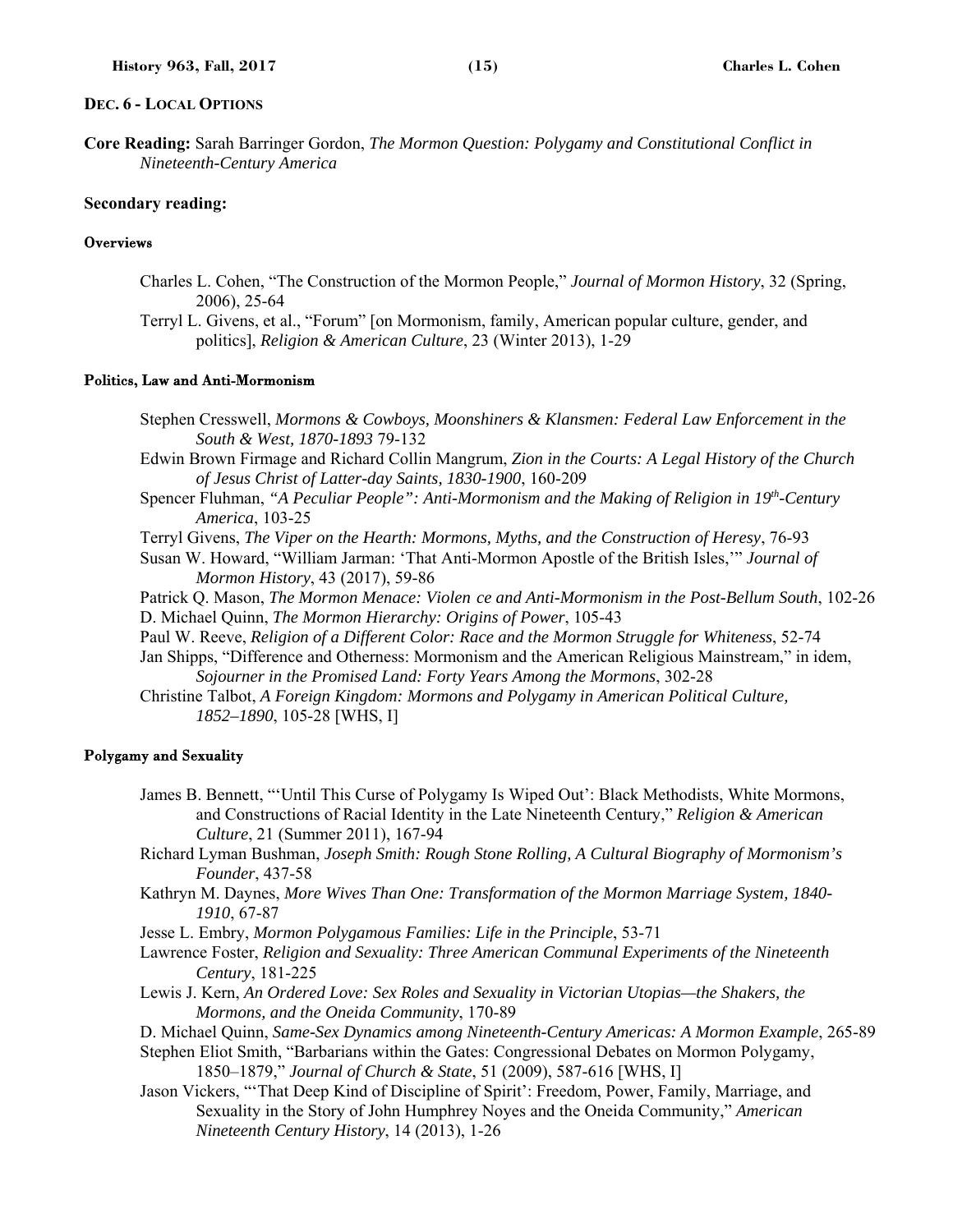#### **DECEMBER 13 - MORAL MAJORITY**

**Core Reading:** David Sehat, *The Myth of American Religious Freedom*

#### Christian Republic

John Fea, *Was America Founded as a Christian Nation?: A Historical Introduction*, 3-21 Elizabeth Fenton, "Birth of a Protestant Nation: Catholic Canadians, Religious Pluralism, and National Unity in the Early U.S. Republic," *Early American Literature*, 41 (2006), 29-57 Steven K. Green, *Inventing a Christian America: The Myth of the Religious Founding*, 1-19 Mark Hanley, *Beyond a Christian Commonwealth: The Protestant Quarrel with the American Republic, 1830-1860*, 32-57 Hugh Heclo, "Is America a Christian Nation?" *Political Science Quarterly*, 122 (2007), 59-87 [M] James S. Kabala, *Church-State Relations in the Early American Republic, 1787–1846*, 151-78 Kevin M. Kruse, *One Nation Under God: How Corporate America Invented Christian America*, 67-94  $[WHS, I]$ Perry Miller, "From the Covenant to the Revival," in idem, *Nature's Nation*, 90-120 Peter Onuf, "Thomas Jefferson's Christian Nation," in R. K. Ramazani and Robert Fatton, eds., *Religion, State, and Society: Jefferson's Wall of Separation in Comparative Perspective*, 17-36

Ernest Tuveson, *Redeemer Nation*, 91-136

### Moral Order

- Dickson D. Bruce, Jr., *Earnestly Contending: Religious Freedom and Pluralism in Antebellum America*, 94-119
- John W. Compton, *The Evangelical Origins of the Living Constitution*, 52-72 [Law, I]
- Joseph S. Moore, *Founding Sins: How a Group of Antislavery Radicals Fought to Put Christ into the Constitution*, 63-87
- Molly Oshatz, "No Ordinary Sin: Antislavery Protestants and the Discovery of the Social Nature of Morality," *Church History*, 79 (2010), 334-58
- Jeffrey Thomas Perry, "'Courts of Conscience': Local Law, the Baptists, and Church Schism in Kentucky, 1780–1840," *Church History*, 84 (2015), 124-58

#### Separation of Church and State

Daniel L. Driesbach, *Thomas Jefferson and the Wall of Separation between Church and State*, 25-54 William R. Hutchinson, *Religious Pluralism in America: The Contentious History of a Founding Ideal*, 30-58 Philip Hamburger, *Separation of Church and State*, 144-89

- Frank Lambert, *Separation of Church and State: Founding Principle of Religious Liberty*, 187-222
- Nicholas P. Miller, *The Religious Roots of the First Amendment: Dissenting Protestants and the Separation of Church and State*, 133-55
- James M. Patterson, "The American Nehemiad, or the Tale of Two Walls," *Journal of Church and State*, 57 (2015), 450-68
- Arthur Scherr, "Thomas Jefferson Versus the Historians: Christianity, Atheistic Morality, and the Afterlife," *Church History*, 83 (2014), 60-109i

Winifred Sullivan, et al., "Forum: Mark deWolfe Howe, *The Garden and the Wilderness*," *Church History*, 79 (2010), 860-86 [M, I]

Timothy Verhoeven, "'An Encouraging Precedent': The United States and the Separation of Church and State in France, 1832-1905," *French Historical Studies*, 38 (2015), 447-72 [I]